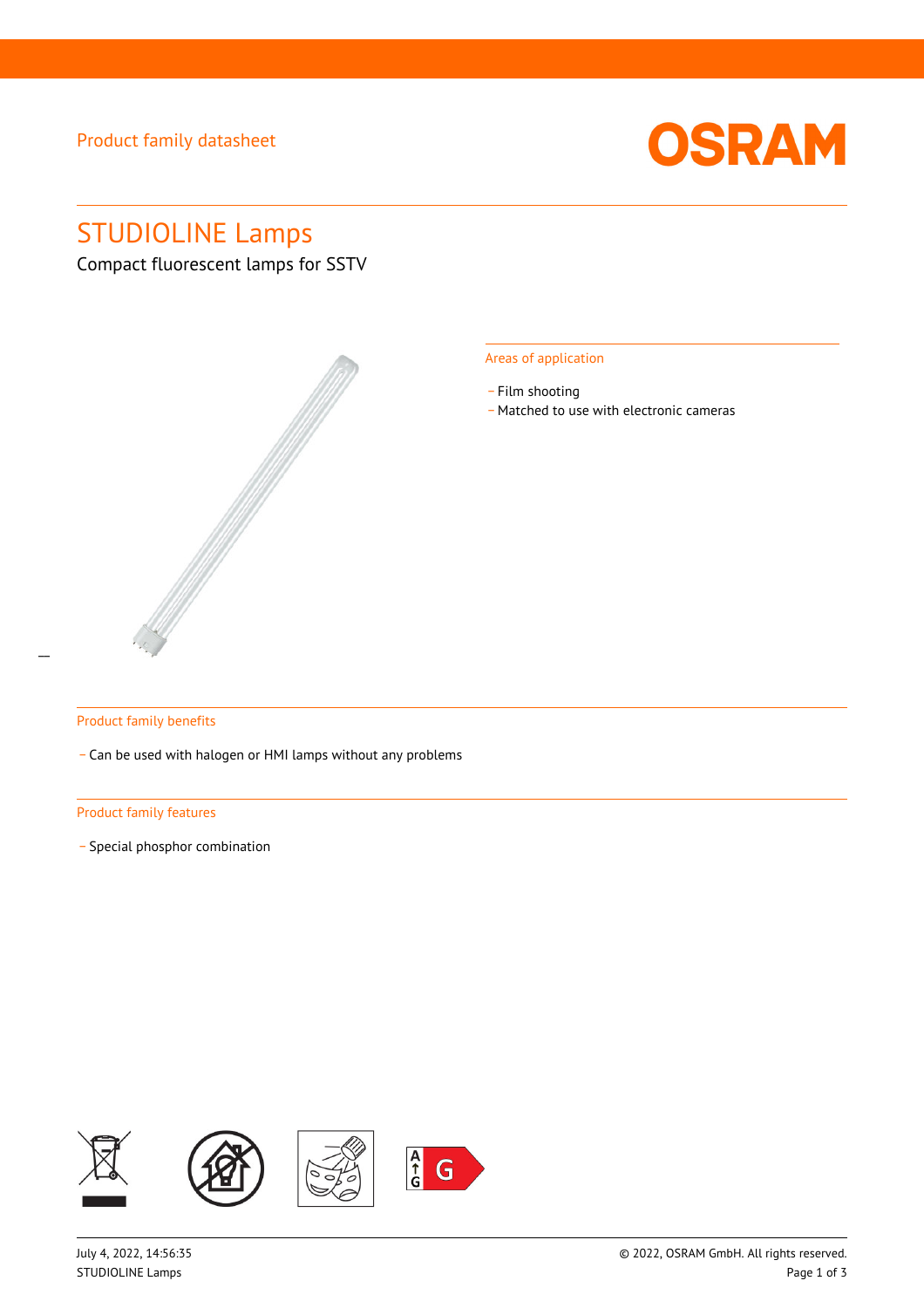### Product family datasheet

Technical data

|                            | <b>Electrical</b><br>data | <b>Photometrical data</b>                 |                         |                           | <b>Dimensions</b><br>& weight | Lifespan | <b>Additional</b><br>product data        |
|----------------------------|---------------------------|-------------------------------------------|-------------------------|---------------------------|-------------------------------|----------|------------------------------------------|
| <b>Product description</b> | <b>Nominal</b><br>voltage | <b>Nominal</b><br><b>Luminous</b><br>flux | <b>Luminous</b><br>flux | Color<br>temper-<br>ature | Length                        | Lifespan | <b>Base</b><br>(standard<br>designation) |
| STUDIOLINE 55 W/3200 K     | 100 V                     | 3800 lm                                   | 3800 lm                 | 3200 K                    | 535.9 mm                      | 8000 h   | 2G11                                     |
| STUDIOLINE 55 W/5600 K     | 100 V                     | 3800 lm                                   | 3800 lm                 | 5600 K                    | 535.9 mm                      | 8000 h   | 2G11                                     |

|                            | <b>Capabilities</b>              |                         | <b>Country specific</b><br>categorizations | Environmental<br>information<br>Information<br>according Art. 33 of<br><b>EU Regulation (EC)</b><br>1907/2006 (REACh) |
|----------------------------|----------------------------------|-------------------------|--------------------------------------------|-----------------------------------------------------------------------------------------------------------------------|
| <b>Product description</b> | <b>Dimmable</b>                  | <b>Burning position</b> | <b>ANSI code</b>                           | <b>Date of Declaration</b>                                                                                            |
| STUDIOLINE 55 W/3200 K     | Only with<br>specific<br>dimmers | Other                   | Other                                      | 19-01-2022                                                                                                            |
| STUDIOLINE 55 W/5600 K     | Only with<br>specific<br>dimmers | Other                   | Other                                      | 19-01-2022                                                                                                            |

**Product description Primary Article Identifier Candidate List Substance 1 Declaration No. in SCIP database** STUDIOLINE 55 W/3200 K 4050300575292 | 0046135206078 No declarable substances contained No declarable substances contained STUDIOLINE 55 W/5600 K 4050300575278 | 0046135206085 No declarable substances contained No declarable substances contained

 $1)$  Failure rate 2 % the first 8000 h. This statement must be restricted only to attributable lamp faults.

 $\overline{a}$